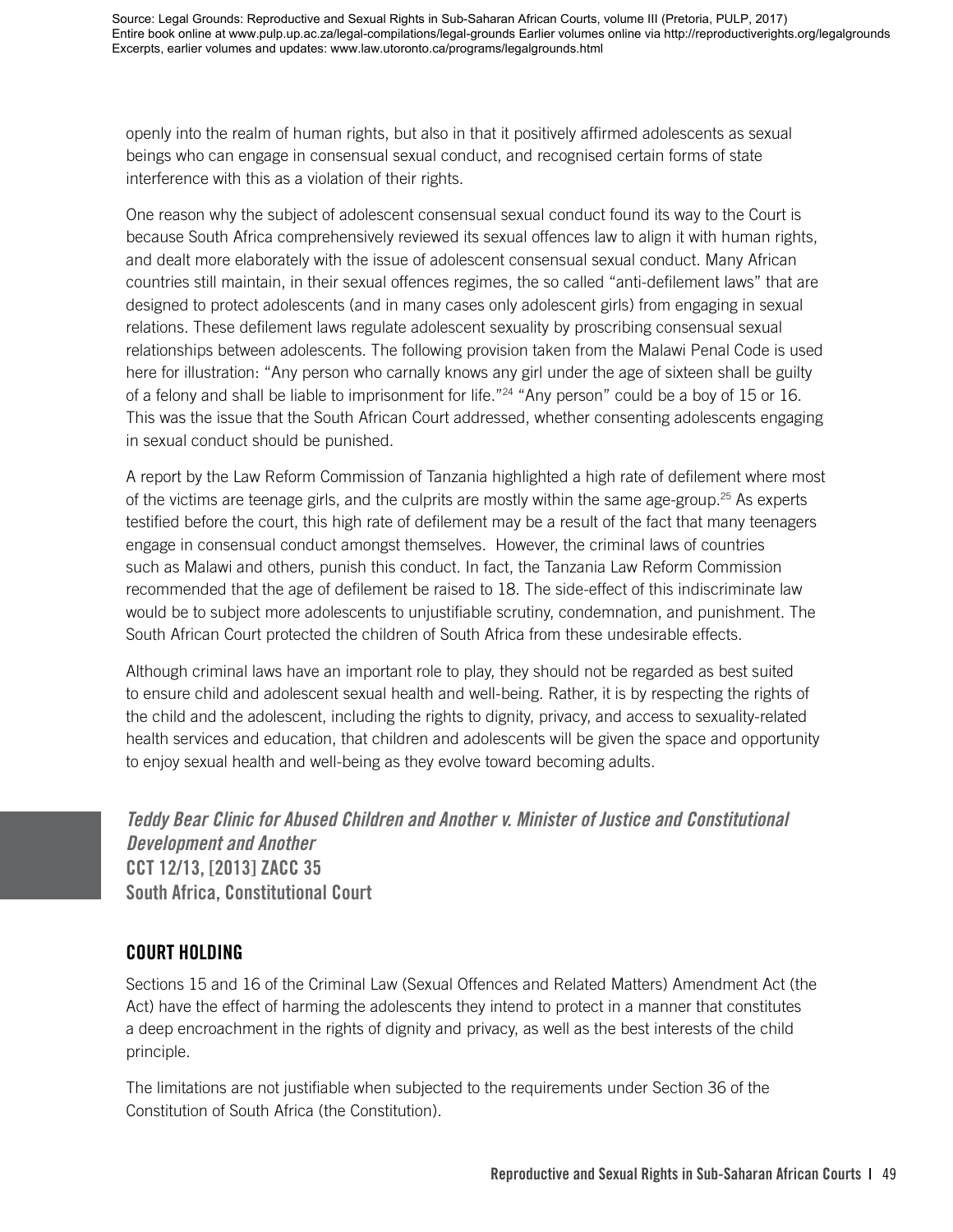Sections 15 and 16 of the Act are declared invalid to the extent they impose criminal liability on children under the age of 16 years old, but their invalidity is suspended for 18 months to allow Parliament to remedy the defects of the statute. Effective from the date of the judgment, there is a moratorium on all criminal proceedings and related activities against children under the age of 16 under Section 15 and 16.

## **Summary of Facts**

This was an application for confirmation of a ruling by the North Gauteng High Court in Pretoria that certain provisions of the Act relating to the criminalisation of consensual sexual conduct with and among children of a certain age are constitutionally invalid. The High Court had held that by criminalising consensual contact between children of a certain age, Sections 15 and 16 of the Act infringed on the rights of the child and were therefore invalid. It went on to suggest a remedy by reading certain words into the provisions. Under the terms of Section 172(2)(a) of the Constitution, the High Court's ruling has no force unless and until confirmed by the Constitutional Court.

#### **Issues**

The issue before the Court was whether it is constitutionally permissible for children to be subjected to criminal sanctions in order to deter early sexual intimacy and combat the risks associated therewith. More specifically, the Court stated that it would determine the following:

- 1. Whether any rights were limited by the impugned provisions;
- 2. If so, whether these limitations were reasonable and justifiable in terms of Section 36 of the Constitution; and
- 3. If these limitations were neither reasonable nor justifiable, the appropriate remedy.

## **Court's Analysis**

The Court started from the premise that children enjoy fundamental rights guaranteed to "everyone" under the Constitution. If any rights should be limited, the limitation ought to be reasonable and justifiable in terms of Section 36 of the Constitution.

The Court then looked at the Applicants' evidence, which included the expert report of a child psychiatrist and a clinical psychologist, which provided information about child development and the impact of the impugned sections. The report stated that South African children reach maturity between the ages of 12 and 16, and during this time their experiences have long lasting impacts on their adult lives. Adolescents engage in sexual exploration including kissing, masturbation, and sexual intercourse which in circumstances where it is consensual is potentially a normal and healthy experience. At this age, they need guidance and support from adults and caregivers to avoid the negative consequences of sexual behaviour.

The report stated that criminalising such behaviour negatively impacted children, as being charged under the impugned provisions would bring shame, embarrassment, anger, and regret. It could further drive adolescent sexuality underground and make it difficult for adolescents to seek help, and equally challenging for adults and caregivers to support children on sexual matters.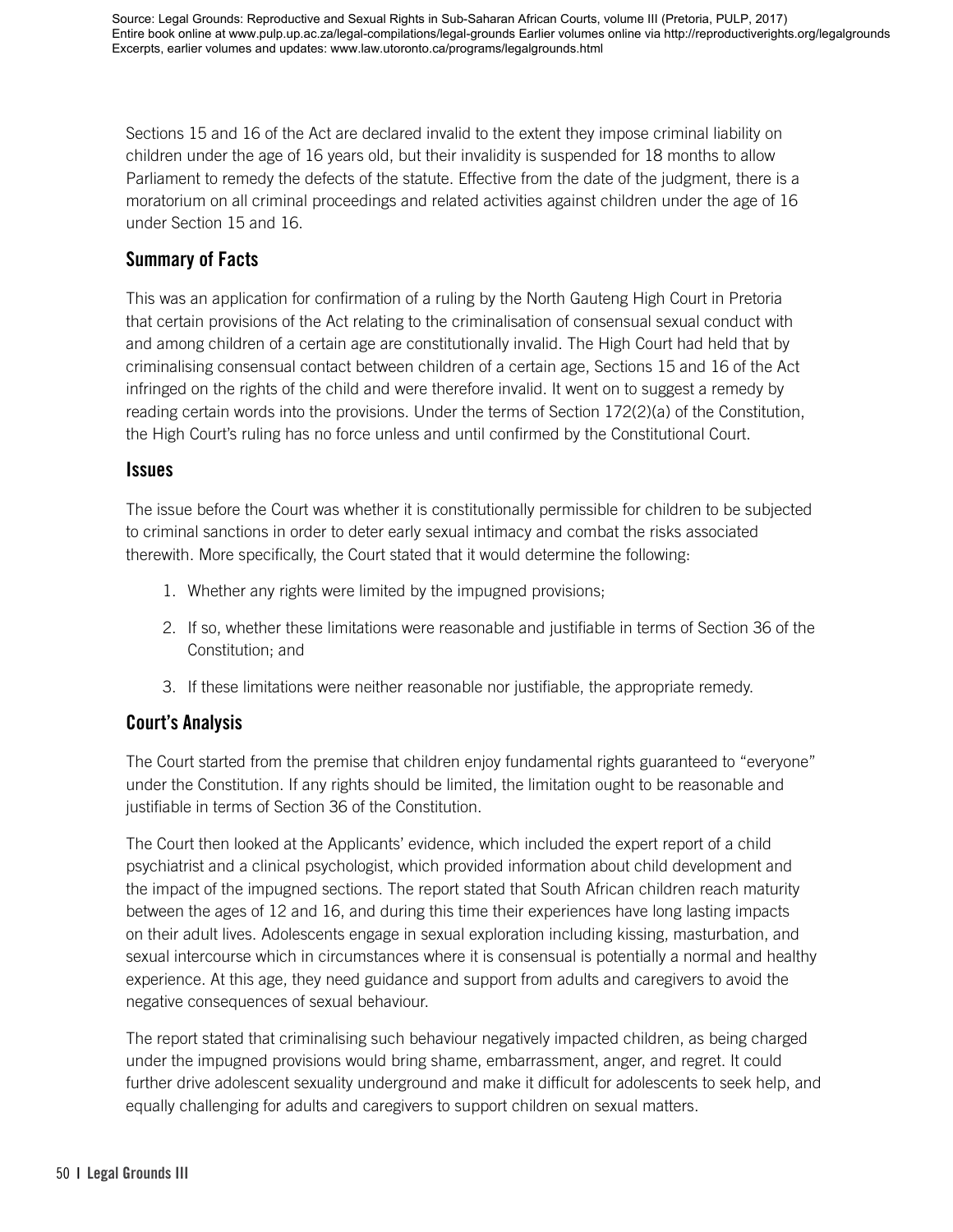The Court then considered the impact of the impugned provisions on the rights of children. It first justified why the matter to be determined should be the rights of children between 12 and 15, which it referred to as "adolescents," as distinguished from individuals of 16 and older. The Court relied on the expert evidence that related only to children between 12 and 16, so that its determination was narrowed to this age group.

The Court agreed with the Applicants in applying the principle in *National Coalition for Gay and Lesbian Equality and Another v. Minister of Justice and Others* [1998] ZACC 15; 1999 (1) SA 6 (CC); 1998 (12) BCLR 1517 (CC) (*National Coalition*) that criminalisation of consensual sexual conduct was a form of stigmatisation that was degrading and invasive. Failure by society to respect consensual sex choices diminish one's innate self-worth. Further, punishing sexual conduct that is otherwise normal disgraces the adolescent. The Court therefore held that the impugned provisions clearly infringed on adolescents' right to dignity.

The Court also referred to the *National Coalition* case, which stated that the right to privacy protected one's "inner sanctum," which included not only one's intimate relationships but also their sexual preference. The Court held that this also applied to adolescents, and the effects of Sections 15 and 16 infringed upon the right to privacy of adolescents by intruding into their intimate lives.

The Court held that the impugned provisions also infringed on the best interests principle by subjecting adolescents to harm and risk, for instance by driving adolescent sexual behaviour underground and undermining the guidance they need from adults and caregivers in matters of sexuality. The Court also considered the respondents' arguments that prosecutorial discretion and diversion would mitigate this harmful and negative impact, but dismissed these arguments as untenable.

Having found that Sections 15 and 16 infringed on the rights of children, the Court determined whether the limitation of rights was reasonable and justifiable under Section 36 of the Constitution. The Court found that the legitimate intention of the Act was to discourage adolescents from prematurely engaging in consensual sexual conduct which may harm their development, and from engaging in sexual conduct in a manner that increases the likelihood of the risks associated with sexual conduct. However, the respondents did not proffer any evidence to show how the impugned provisions achieve the intended purpose. Rather, the evidence showed that they increased harm and risk to adolescents. The Court therefore held that there was lack of a rational link between the impugned provisions and their stated purpose, so that Sections 15 and 16 of the Act did not pass constitutional muster. Further, the Court opined that there were less restrictive means to achieve the intended purpose than criminalising wide-ranging behaviour, including behavior that would be regarded as normal.

The Court therefore held Sections 15 and 16 unconstitutional to the extent that they criminalise the consensual sexual conduct among adolescents between the ages of 12 and 16, and declared them invalid. However, it departed from the reasoning of the High Court in determining the appropriate remedy. Rather than using a combination of severance and reading-in, it declared the provisions invalid but suspended the invalidity to allow Parliament to remedy the statutory defect. In order to prevent the provisions from remaining operational in the interim, the Court imposed a moratorium on all investigations into, arrests of, and criminal and ancillary proceedings against adolescents for consensual sexual activities with their peers pending the remedial action of Parliament.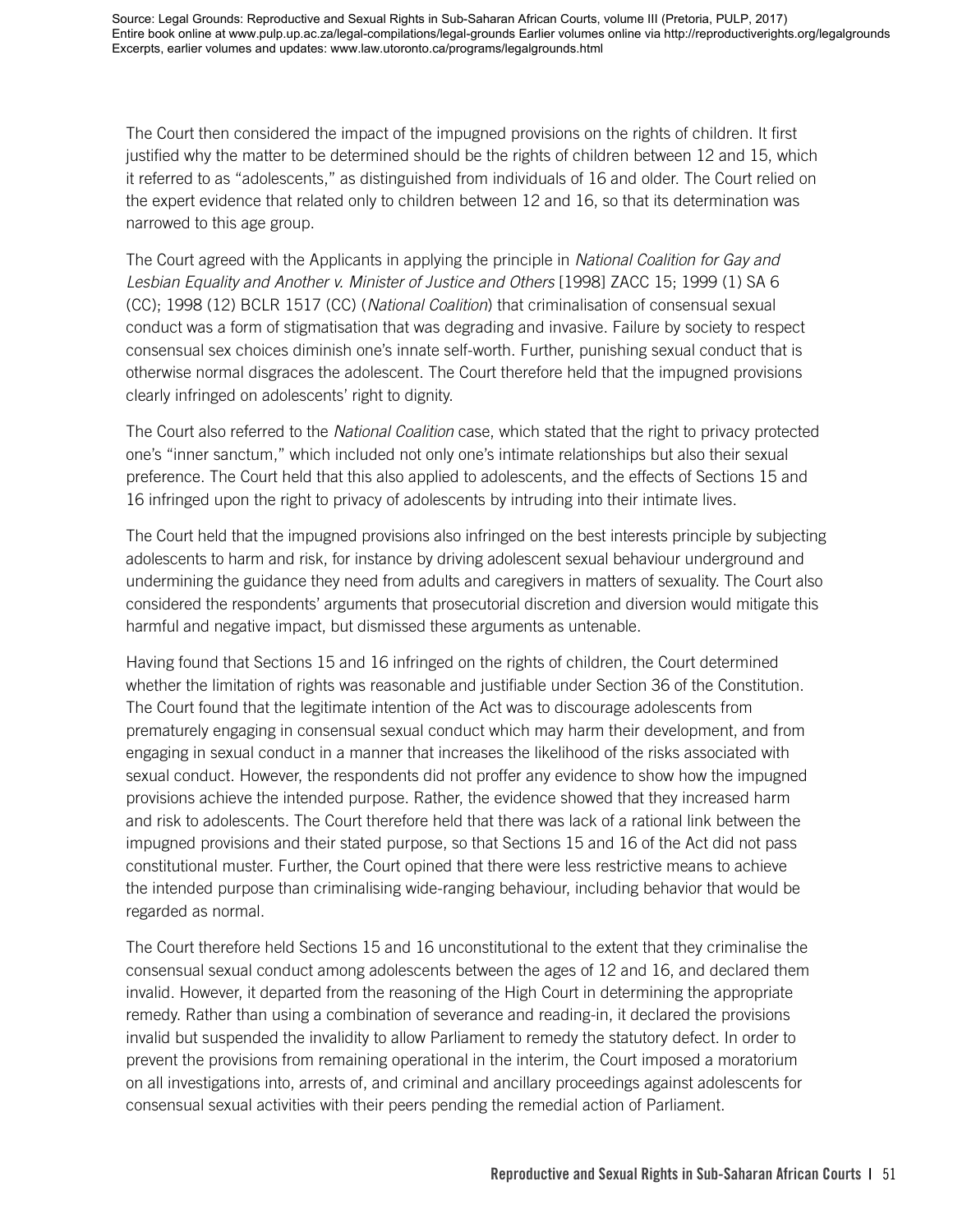### **Conclusion**

The order of the High Court was set aside and replaced by orders that (i) Sections 15 and 16 were invalidated to the extent that they criminalised consensual sexual conduct between adolescents under 16; (ii) the invalidity of these Sections was suspended for 18 months for Parliament to remedy the defect; (iii) a moratorium was placed on implementing Sections 15 and 16 on adolescents below 16 until Parliament took remedial action; and (iv) the Minister of Justice and Constitutional Development were ordered to expunge from the National Register for Sex Offenders details of a child below the age of 16 convicted under the invalidated provisions and of a child who was issued a diversion order following a charge under the invalidated provisions.

### **Significance**

From the perspective of adolescent sexuality and criminal law, children in Africa are frequently treated as one homogenous and asexual group that should be protected from all forms of sexual behaviour, whether positive or negative, until they are adults or married. Intertwined with this are cultural and religious norms that affect adolescents disparately, depending on which norms take precedence in their social setting. In traditional Africa, puberty is regarded as that milestone where the child becomes an adult. In some cultures, the girl and boy child undergo initiation rituals where they are taught how to behave as adults, including initiation into sexual practices. In settings where Abrahamic religious norms take precedence, the expectation is that persons should not engage in consensual sex until they are married.

The combined effect of social and religious norms and criminal law may impact adolescents' development, especially when the principle of evolving capacities in regards to their sexual development is not adequately taken into account. Children may be introduced to sexual matters too early at initiation rituals; for example, in the Chewa culture (Malawi), girls may be forced to have sexual intercourse with an adult as part of initiation rituals. In circumstances where Abrahamic religious norms are followed, adolescents are prevented from accessing information, education, and health services relating to sexuality because society fears that they will engage in sexual conduct prohibited by religious norms. Anti-defilement laws further impact adolescents when they indiscriminately criminalise consensual sexual behaviour.

In this regard, this South African case is revolutionary because it affirmed adolescents as sexual beings who may engage in consensual sexual conduct among themselves, if they choose. South Africa arrived at this decision using its Constitution and domestic laws. Some African countries still have laws that criminalise consensual sex between adolescents. Yet, girls and boys still engage in some form of sexual conduct. The effect is that since the norms and laws prevent them from getting the necessary support, such as sexual and reproductive health information and services, they are susceptible to unwanted pregnancy, sexually transmitted infections, and unsafe abortions.

The South African case perhaps raises questions about the extent to which African countries are implementing various rights for adolescents. For instance, the African Commission's General Comment on Article 14(1) (d) and (e) of the Protocol to the African Charter on Human and Peoples' Rights on the Rights of Women in Africa discussed wide-ranging human rights principles that impact women's sexual and reproductive rights, including the right to non-discrimination, the right to